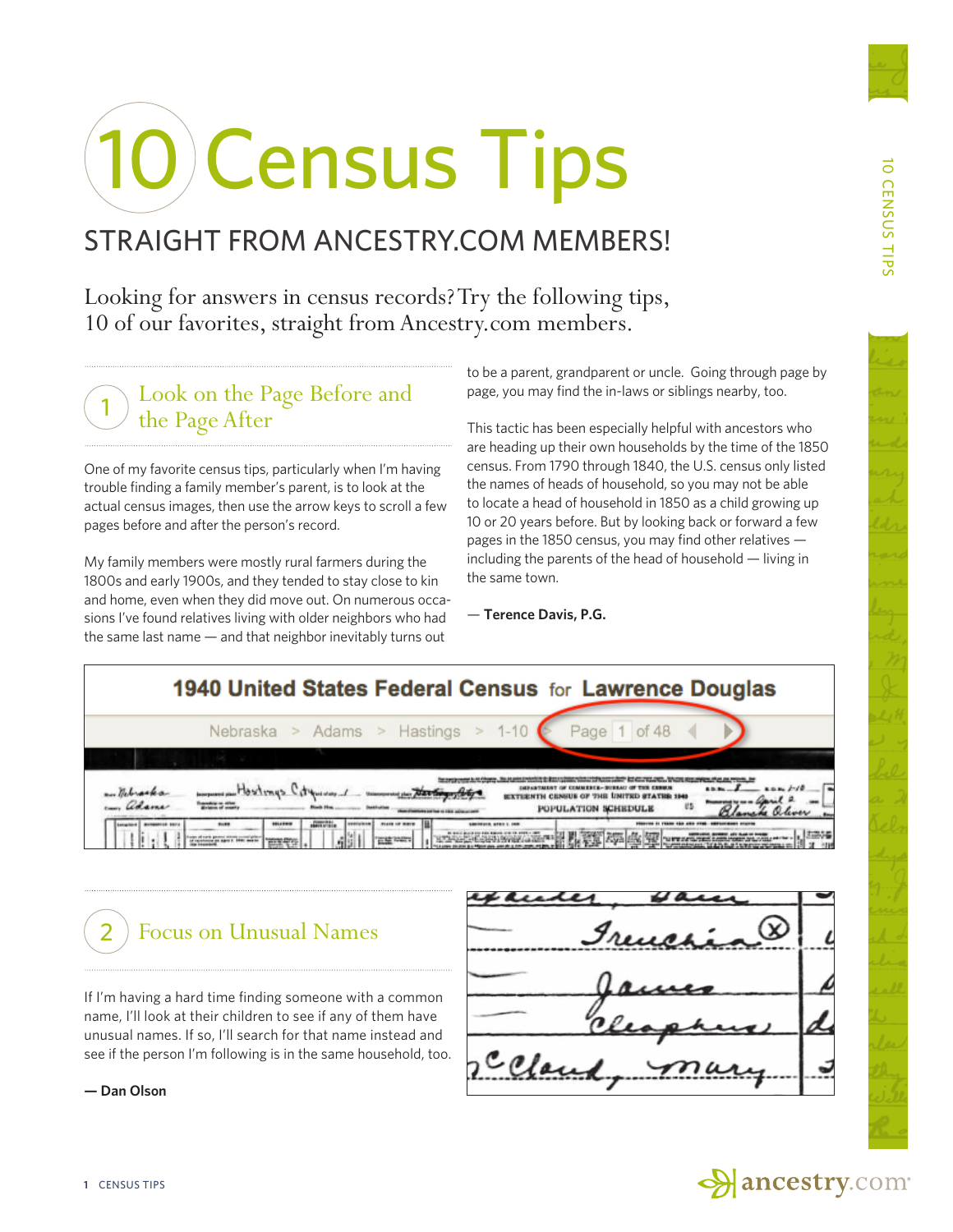## (3) First Names Only (4) Wildcards

My paternal grandparents emigrated from Hungary early in the 20th century and were married in Johnstown, Pennsylvania, in 1904. I was able to obtain a copy of their marriage license at the county courthouse, and I had no problem locating them in both the 1910 and 1930 U.S. Census records on Ancestry.com.

But searching for Janos and Erzsébet Kocsis or for their Americanized names, John and Elizabeth, proved fruitless in the 1920 census. I knew they were living in Johnstown but I didn't know their address.

Searching just the 1920 U.S. Federal Census, I first selected "Show advanced" on the search form. Then I entered just the first name, left the last name blank, and included a birth year, marking the latter as "exact." I included Johnstown, Pennsylvania, in the "Lived In" box. I also added the first names of the other people in the household. But no last names.

And there they were, the entire family. But they didn't live quite where I expected – they were a few miles away in an area that would soon be annexed by Johnstown. They hadn't shown up previously because the census enumerator had recorded the name as "Ketica" instead of "Kocsis."

I later confirmed that this was my grandparents' family when I located my grandfather's World War I draft registration, which included a street address that matched exactly the address for the Ketica family on the 1920 census.

#### — **Jerry Kocis**

|                        | <b>Clear Form Show Advanced</b> |                                      |
|------------------------|---------------------------------|--------------------------------------|
|                        |                                 |                                      |
| <b>Search</b>          |                                 |                                      |
|                        | $\Box$ Match all terms exactly  |                                      |
| <b>Name</b>            |                                 |                                      |
| First & Middle Name(s) |                                 | <b>Last Name</b>                     |
| John                   |                                 |                                      |
| Use default settings = |                                 | Use default settings $\star$         |
| <b>Event</b>           |                                 |                                      |
| <b>Birth</b>           | Year<br>$1883$ +/- 0            | Location<br>$\overline{\phantom{a}}$ |
|                        | Exact Only<br>Location          | Use default settings -               |
| <b>Lived In</b>        |                                 | Johnstown, Cambria, Pennsylv         |
|                        | Use default settings =          |                                      |

I used my favorite census search trick when I was trying to find my husband's great-grandparents with the surname Carter in 1870. Instead of getting hung up on the exact spelling of their last name, I tried a wildcard, where you replace one or more letters of a name with an asterisk. I chose "Car\*" and included a birthplace of Ireland, since the wife was born there. I left off first names.

That's how I found William Carlen & Honora Carlen with children who matched the family I was searching for. Looking at the image, I saw that the census taker did not cross the T, so the indexer interpreted it as an L instead and also misread the ending R to be an N.

#### — **Carroll Carter**

| <b>Search</b>                                      |                              |  |  |
|----------------------------------------------------|------------------------------|--|--|
| $\Box$ Match all terms exactly                     |                              |  |  |
| <b>Name</b>                                        |                              |  |  |
| First & Middle Name(s)                             | <b>Last Name</b>             |  |  |
|                                                    | Car*                         |  |  |
| Use default settings $\blacktriangledown$          | Use default settings $\star$ |  |  |
| <b>Event</b>                                       |                              |  |  |
| Year                                               | Location                     |  |  |
| <b>Birth</b><br>$+/-$<br>$\blacktriangledown$<br>0 | Ireland                      |  |  |
| <b>Exact Only</b>                                  | Use default settings $\star$ |  |  |



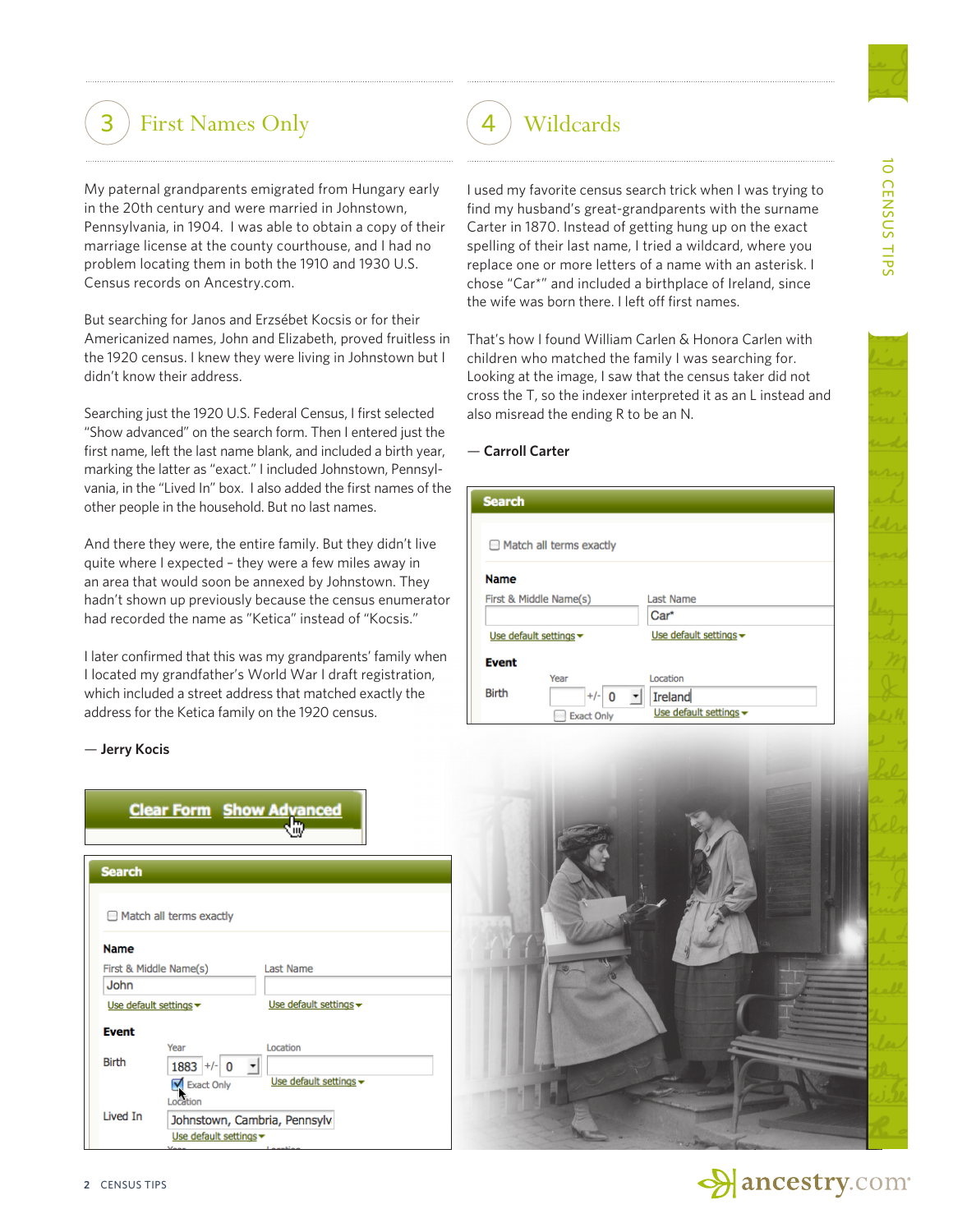10 CENSUS TIPS

CENSUS TIPS

ᅙ

I am currently going back to old census records I've found and jotting down all of the information for each person in my Ancestry.com family tree. I am taking all the little details — reading, writing, own, rent, amount of rent or home value, address, etc. — and I keep them as a log for each person in my direct lineage. Writing down all of these details familiarizes me with all of the information and helps me keep everything in one place so I can refer back to it again.

#### — **Sara S. Kessinger**

1920 census **Herring** family 233 Willbury Street, Wilmington, NC Owned home

Robert Herring - head of household, 49; b. OH, father b. OH, n read and write; moulder, foundry Mary Herring - spouse, 48; b. NC, father b. NC, mother b. AL; no occupation listed Jerry Herring - son, 16; b. NC, father b. OH, mother b. NC; sing able to read and write; no occupation listed Lisa Herring - daughter, 13; b. NC, father b. OH, mother b. NC school; able to read and write; no occupation listed May Vines - mother-in-law, 72; b. AL, father b. AL, mother b. write; no occupation listed

1930 census **Herring** family 233 Willbury Street, Wilmington, NC Owned home Owned radio

Robert Herring - head of household, 59; b. OH, father b. OH, r marriage; able to read and write; moulder, foundry; at work; Mary Herring - spouse, 58; b. NC, father b. NC, mother b. AL; able to read and write; housekeeper, private home Donald Liston - boarder, 22; b. NC, father b. NC, mother b. NC

### Reverse Surname and First Name

I was having a difficult time finding my brother-in-law's uncles in 1870. Accidently, I typed their surname into the first name box then hit "search." There they were! The census taker had inverted the names, last for first, in the whole county.

— **Kathy Abbey**

6

#### (5) Record the Details (7) Homeowner Look for a Neighboring 7

If you find your ancestor on a census but then can't locate him/her on a later census, find the nearest homeowner from the census (not renter) who lived on the same street. Homeowners are much less likely to move away so you can look for that person again in a later census and then check to see if your ancestor is still living nearby.





## **Compare Handwriting**

One of the biggest problems with censuses is deciphering the census taker's handwriting, which can be a problem for an indexer, too. I solve this by looking at census records for the area to see how the census taker wrote his or her letters. Then I search for the name based on what I learned. For example, I may replace N with R or try a different vowel, like an A where there should be an O. In my family, Klaas was indexed as Blaas.

#### — **Nancy Blackwell**